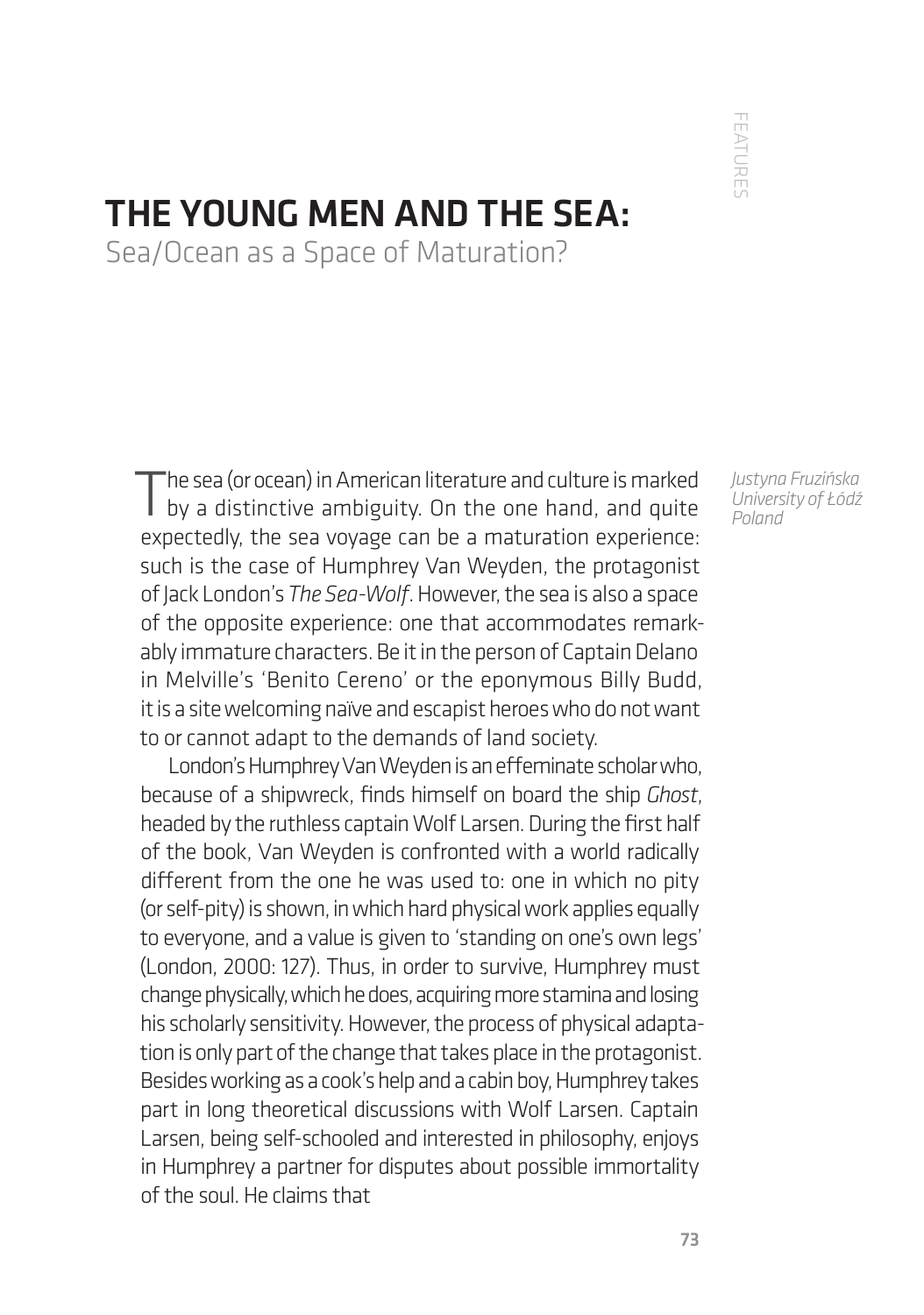[...] life is like yeast, a ferment, a thing that moves and may move for a minute, an hour, a year, or a hundred years, but that in the end will cease to move. The big eat the little that they may continue to move, the strong eat the weak that they may retain their strength. The lucky eat the most and move the longest, that is all. (33)

 Expressing these views, Larsen challenges Van Weyden's metaphysical and idealistic approach. Van Weyden never fully gives in to Larsen's materialism, but he does seem to have a shadow of a doubt. Van Weyden undergoes a slow change, and the first stage of his transformation is connected to becoming more self-reliant, to finally being able to stand up to the bullying cook Mugridge, but also to a partial loss of his humanity. Humphrey starts to forget who he used to be, for better and for worse, developing muscles but also finding it increasingly difficult to argue against Larsen's philosophical views.

The second half of the novel, and of Humphrey's development, is marked by the appearance of another shipwrecked passenger, Miss Maud Brewster. Being a writer, she quickly finds common language with Van Weyden while resisting Larsen's advances. She shares Humphrey's idealism, thus reminding him of who he used to be and pushing his change of character in another direction. Van Weyden retains Larsen's lessons of physical selfreliance but without renouncing his former views on the nature of human beings. Moreover, he finds the courage to escape the *Ghost* in order to save his own and Maud's lives. The two find themselves on Endeavor Island—a desert place where they can rely only on their own ingenuity to survive. Finally, the *Ghost*, occupied only by the dying Larsen, moors at the island. The captain has been defeated by his own brother Death Larsen and suffers from what looks like a brain tumor, experiencing horrible headaches, then going blind and finally losing control of his limbs. Humphrey and Maud witness the captain's death, feeling free and safe only after the brute is gone.

Van Weyden's maturation is a mixture of self-reliance gained through physical work in adverse conditions, opposing the violence of Larsen who threatens and at the same time fascinates him, and getting the woman both protagonists desire. The two components necessary for Humphrey's development are confrontations

*Oceans Apart: In Search of New Wor(l)ds*

rias

vol. 7, spring-summer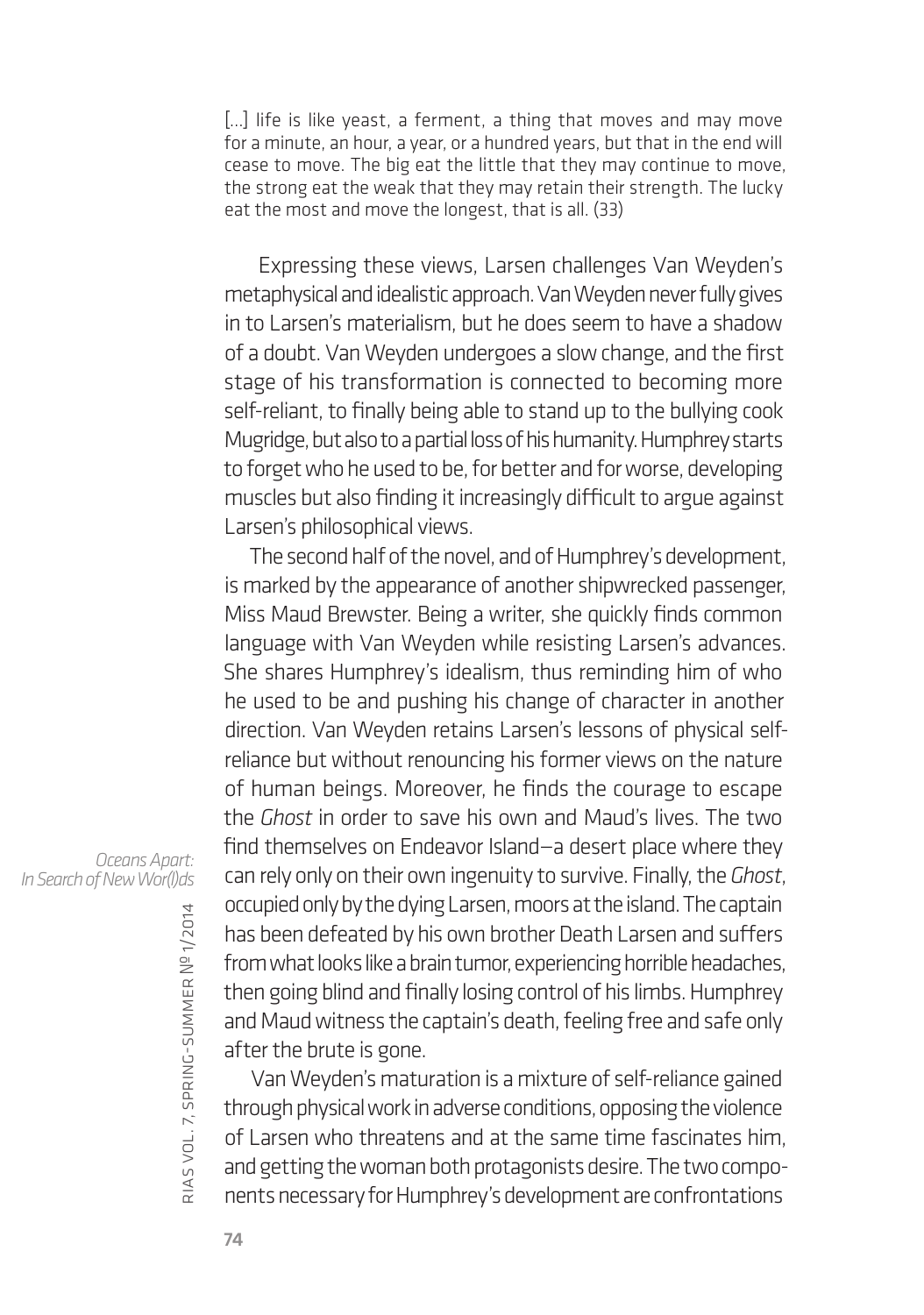with the sea and with his own sexuality. Until Maud Brewster appears on the ship, Humphrey eroticizes Larsen, describing the captain's body with fascination and in detail, and 'enact[ing] a scene of sheer submissiveness in which manly beauty reduces him to a passive, feminized, utterly dependent status' (Mitchell, 1998: 332). The coming of Maud not only makes Humphrey transfer his desire onto a heterosexual object but also contributes to his victory over Larsen through escaping the *Ghost*. For Eric Carl Link, the novel's ending 'defies reader expectations', because there is no physical fight between Humphrey and Wolf resulting in winning the woman's heart. Instead, 'Larsen undergo[es] a protracted deterioration that eventually leads to sensory deprivation, the severing of human consciousness from the body, and a death which becomes little more than a blinking out of some interior spark of life rooted in mental awareness' (Link, 2010: 152). However, the fact that Humphrey does not defeat Larsen in a physical fight is not as surprising as it may first seem; after all, the main conflict between the two heroes is a philosophical one. Larsen's death, or rather the way he dies, is what constitutes Humphrey's victory. It is true that 'the plot [of *The Sea Wolf* – J.F.] traces the pallid idealist Humphrey Van Weyden's acquisition of figurative "sea legs"—indeed of an entire physical body—as counterpoint to the fiercely materialist Wolf Larsen's gradual loss of bodily functions' (Mitchell, 1998: 318). Yet, the more important development that takes place in Humphrey is the internal one. There is no need of Humphrey's physically challenging Larsen, since this is not the core of their difference.

It is interesting that Humphrey's change is mirrored by an opposite process in Wolf Larsen; the two seem to be trading places. In the words of Mitchell, 'It is not simply that hard knocks at sea transform an effete idealist into a though-minded materialist, but that a man who essentially lacks a body gains one, while a consummately physical figure is stripped of his' (Mitchell, 1998: 323). Mitchell goes as far as to claim that 'Van Weyden and Wolf gradually exchange both bodies and selves' (325). While it is easy to prove this statement in its first part, with Humphrey becoming stronger and Larsen being debilitated by his illness, the idea of the exchange of selves seems to be rather far-fetched. REVIEW OF INTERNATIONAL AMERICAN STUDIE: review of international american studies *Justyna Fruzińska*

*University of Łódź Poland*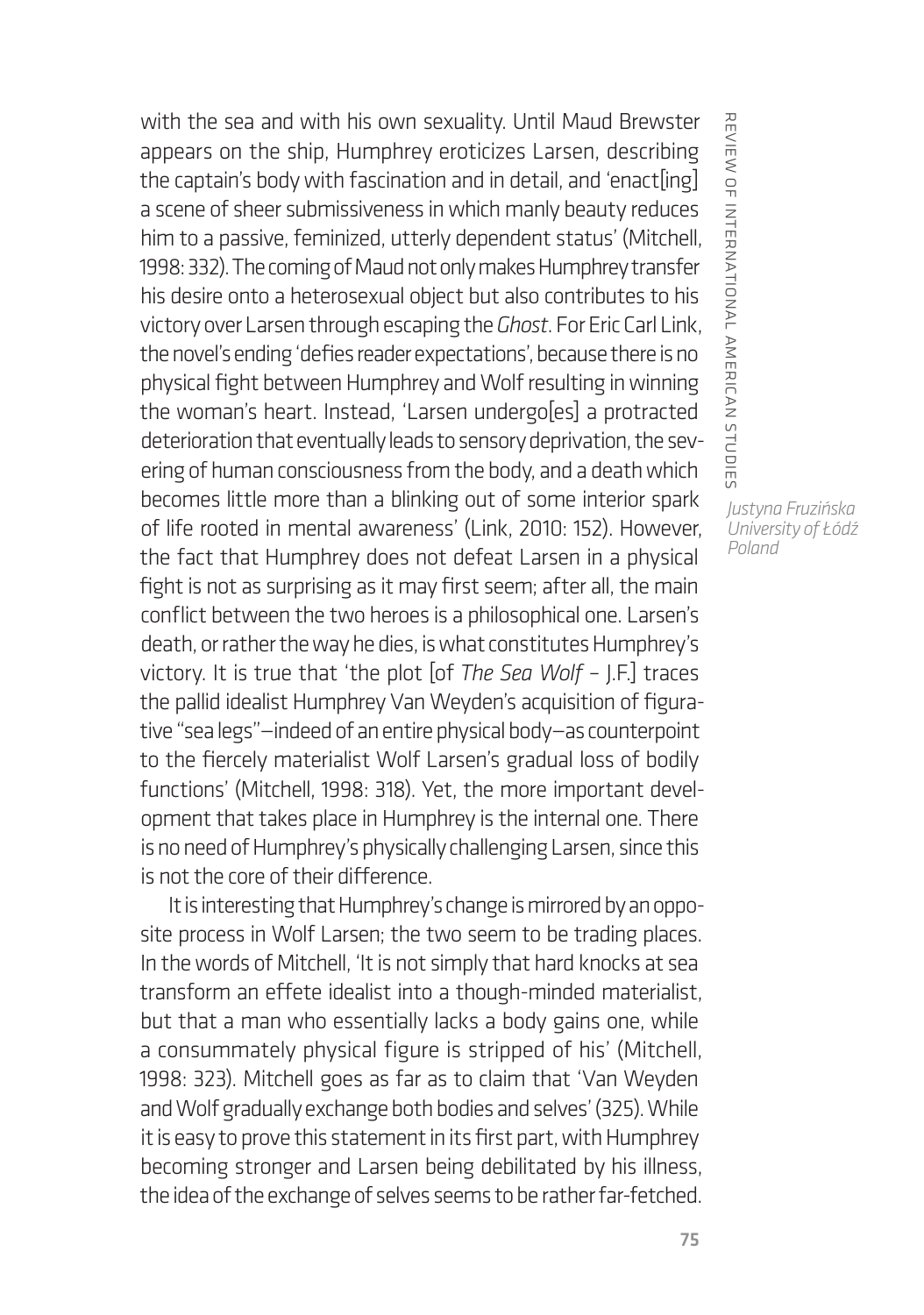In what is most important to the constitution of both characters, their moral and philosophical views, they never alter. Humphrey till the end believes in the immortal soul, while Larsen even when dying utters the last word 'bosh', testifying to how little he thinks of the meaning of human life. The only difference is that the turn of events seems to confirm Humphrey's views: while for Mitchell Larsen's death reveals that 'the construction of the self depends on a physical body' (325) and 'selfhood exists only as a principle of action, not of contemplation' (324), the opposite view can be defended as well. Of course, Wolf's self is indeed limited by his inability to use his body, but it is not annihilated. Rather, when he is no longer able to see, move, or speak, he still replies positively to Humphrey's question, 'Are you all there?' (London, 2000: 238). It seems that, contrary to Mitchell's point, the key issue in Wolf's death is precisely the fact that, much as his body is damaged, his spirit remains unchanged, trapped in the immobility of his body. It is both a torture to Larsen, who remains fully conscious of his deteriorating condition until the very end, and a confirmation of Van Weyden's belief that human soul is not simply a function of the physical organism.

Not surprisingly, the confrontation with the adverse conditions at sea and the necessity of fight for survival make Humphrey more self-reliant. Combined with Maud Brewster's love that keeps reminding him of the 'civilized' world he comes from, it results in his becoming a full man. From an unpractical intellectual who was happy that on board the *Martinez* (the ferry that sank in the beginning of the novel) all work was delegated to specialized seamen and that he did not need to worry about anything, Van Weyden becomes a man who does not depend on others to provide for him. However, he gains more than physical strength—if it were strength that mattered, Wolf Larsen would be the one to win the sexual competition for Maud's interest. In the words of Link, 'Hump may start as an effeminate aesthete, but his ability to reshape himself in order to meet the challenges of a new environment gives him "mastery" over his situation' (Link, 2010: 155). Van Weyden's strength is an advantage in the Darwinian fight for survival, and it lies in his ability to adapt, his newly gained flexibility. Mitchell believes the novel makes a full circle, ending with the same Hum-

*Oceans Apart: In Search of New Wor(l)ds*

rias

vol. 7, spring-summer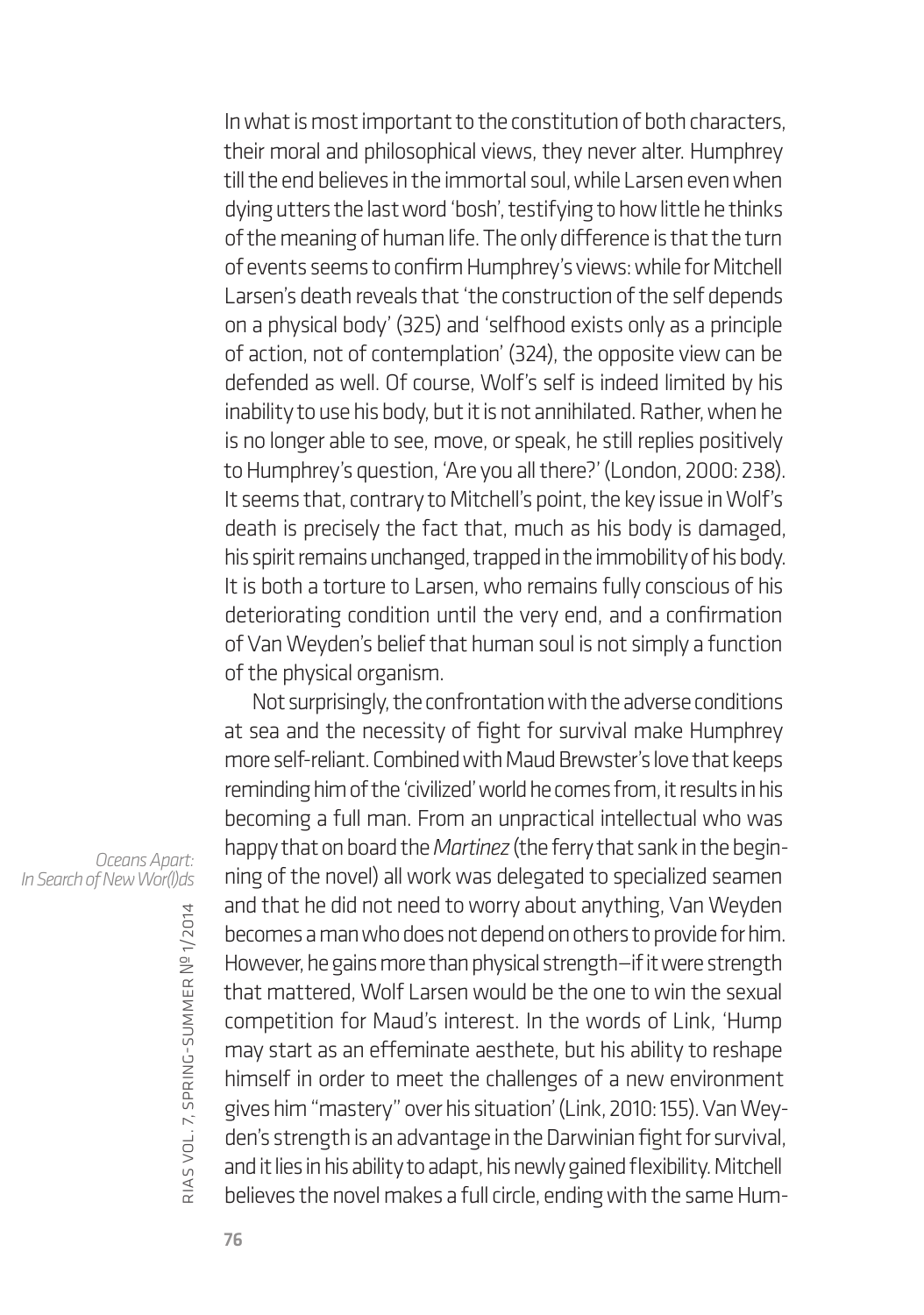phrey it started with: 'perhaps less effete now but little different from his earlier self, writing a novel of escape that only reaffirms his stake in his culture and its deep self-divisions' (Mitchell 1998: 333). However, it seems that Humphrey has changed considerably on the psychological level: he becomes not only braver, more selfreliant, and independent but also completes his life through love, which is a clear sign of reaching maturity. His journey is a classic example of the transforming power of the sea, still Romantically understood as the wilderness developing one's true self.

What makes London grow out of Romanticism, however, is the fact that Humphrey needs to marry both self-reliance and the values of the culture he comes from, impersonated by Maud. Moreover, Humphrey's 'self-reliance' can no longer be the Emersonian self-reliance of an individualist seeking spiritual self-fulfillment. Rather, it pertains only to the physical skill of survival, psychological independence, and will to fight. Given London's naturalist background, *The Sea-Wolf* may be read as a novel about a man being shaped by his conditions and adapting in order to survive, that is, more deterministically than this paper has so far proposed. If naturalism is interested in depicting the human being 'manipulated as in an experiment in the scientific laboratory' (Furst and Skrine, 1971: 47), London's novel as well takes a weak intellectual, places him in adverse conditions, and reports on the outcome of the experiment. However, the extent to which *The Sea-Wolf* presents a purely naturalistic vision of the world is debatable. After all, it is Wolf Larsen who professes the 'survival of the fittest' version of Darwinian philosophy, while Humphrey sticks to his idealist belief in the immortal soul. Since Larsen dies and Van Weyden survives, the novel seems to prove the latter right. Perhaps, as Lilian R. Furst and Peter N. Skrine phrase it, 'Naturalism succeeded best where it seemed to fail, i.e. where it departed from, or rather outstripped its own intentions' (71). One may believe that Humphrey Van Weyden not only 'survives' but also matures, which is a far more psychological angle than pure naturalism would allow.

If the sea can be a space within which maturation happens, it can also, more surprisingly, be one which welcomes markedly immature characters. Melville's 'Benito Cereno' is a story

REVIEW OF INTERNATIONAL AMERICAN STUDIE: review of international american studies *Justyna Fruzińska University of Łódź*

*Poland*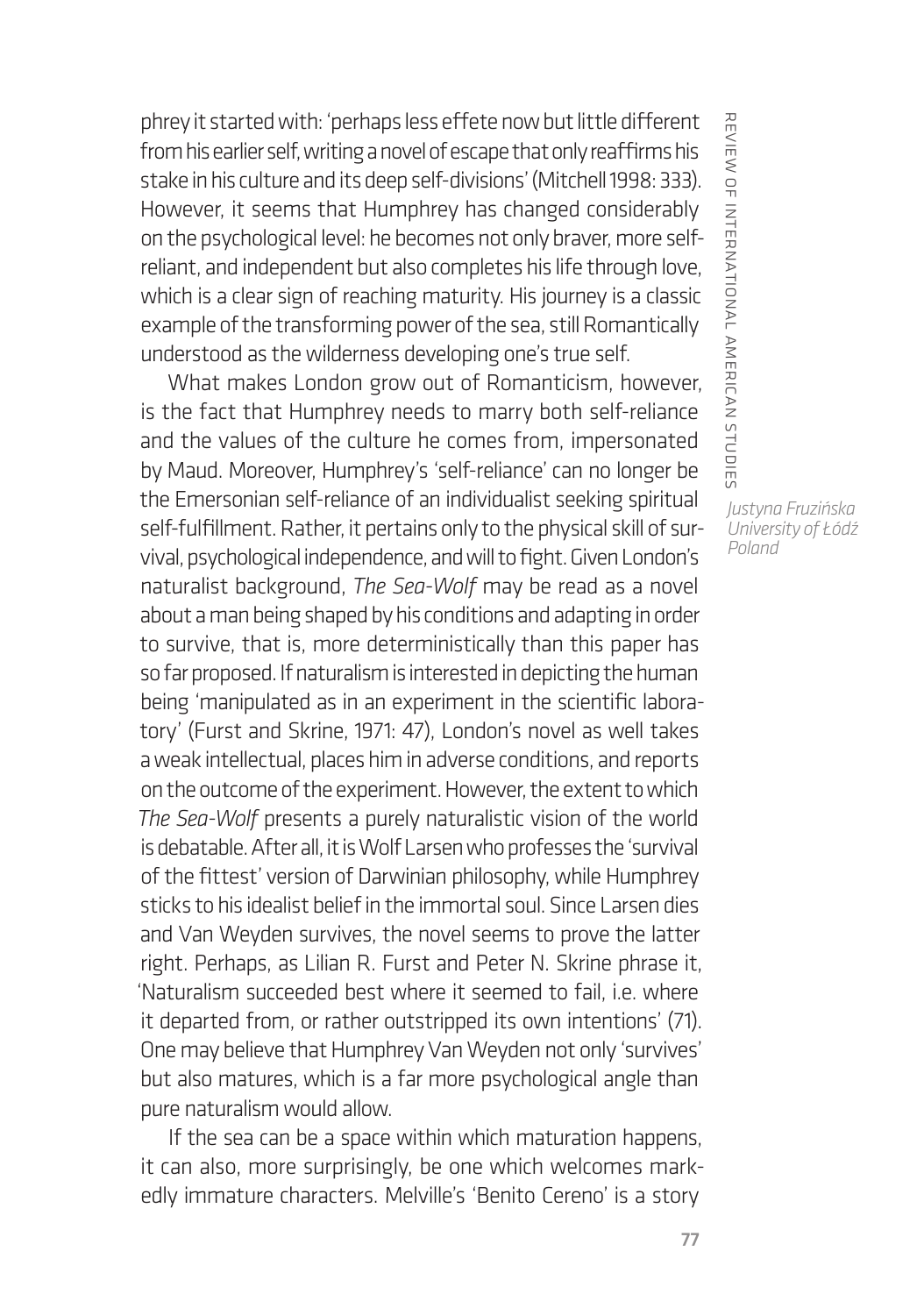of Captain Amasa Delano, who encounters a Spanish slave ship, apparently led by Captain Benito Cereno. Delano visits the vessel and intuitively feels that there is something strange about it, but, until the very last moment, he fails to understand that the ship's crew fell victim to a slave revolt, that Don Benito is only a puppet in the hands of his servant Babo and that the blacks are putting on an almost theatrical show in order to mislead Delano into believing that the few white men on board are still in control of the situation. The whole story is about human perception, or how Delano's character and presuppositions make him blind to the horrific truth on board *San Dominick*.

From the very outset of the story, when the strange ship shows itself to Amasa Delano, the captain is described in a telling way. His 'surprise might have deepened into some uneasiness had he not been a person of a singularly undistrustful good nature, not liable, except on extraordinary and repeated incentives, and hardly then, to indulge in personal alarms, and way involving the imputation of malign evil in man' (Melville, 1964: 3). This kind of innocence is what will tint Delano's vision throughout his stay on *San Dominick* among the mutinous slaves—the innocence called by Jason Richards simply 'stupidity' (Richards, 2007: 74). Whenever he starts to suspect something peculiar about the behavior of *San Dominick*'s crew, he dismisses the thought quickly: 'At last he began to laugh at his former forebodings; and laugh at the strange ship for, in its aspect, someway siding with them, as it were; and laugh, too, at the odd-looking blacks' (Melville, 1964: 31). Delano even feels remorseful when he realizes that the has doubted Divine Providence: 'Once again he smiled at the phantoms which had mocked him, and felt something like a tinge of remorse, that, by harboring them even for a moment, he should, by implication, have betrayed an atheist doubt of the ever-watchful Providence' (Melville, 1964: 65). His belief in Providence is 'his notion of order, which allows him to dismiss his initial misreading' (Barrett, 2011: 412). In other words, Delano feels exempt from thinking independently as he delegates all power to God's plan.

A large part of Delano's problem with perceiving what is really happening on *San Dominick* are his convictions about blacks: his 'romantic racialism'—'the largely northern, sentimental belief

*Oceans Apart: In Search of New Wor(l)ds*

rias

vol. 7, spring-summer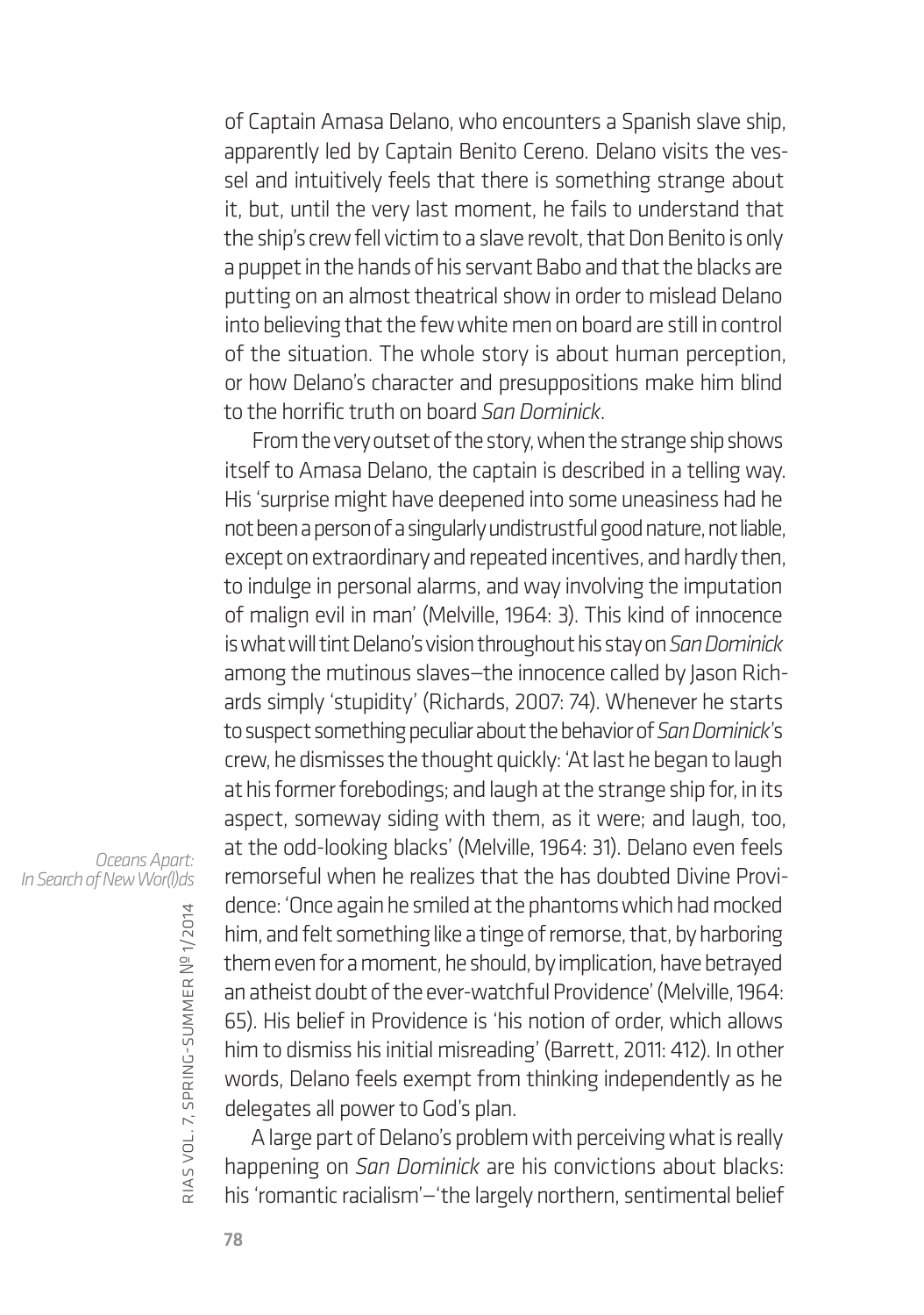that blacks were childlike and good-natured' (Richards, 2007: 73) a conviction used by the rebellion's leader Babo, who is 'playing to the Yankee's racial fantasies' (74). When Delano sees black mothers with children, he watches them with fascination, picturing them as noble savages: 'There's naked nature, now; pure tenderness and love, thought Captian Delano, well pleased' (Melville, 1964: 36). He sees blacks as harmless, because to him they are almost part of the fauna; after all, Delano 'took to Negroes, not philanthropically, but genially, just as other men to Newfoundland dogs' (50). He also thinks of them as 'natural valets and hair-dressers; taking to the comb and brush congenially as to the castanets, and flourishing them apparently with almost equal satisfaction' (49). At the same time, when he deliberates whether Cereno is not plotting against his life together with his black slaves, his phrasing is blunter: 'could then Don Benito be any way in complicity with the blacks? But they were too stupid. Besides, who ever heard of a white so far a renegade as to apostatize from his very species almost, by leaguing in against it with negroes?' (39). Delano is unable to suspect a mutiny, since he refuses humanity to blacks; within his fantasy, they would be unable to organize and manage such an event, not to mention that their dog-like faithfulness would keep them from wishing to do so.

Thus, Delano's faults amount to his 'ignorance of blacks, a superiority complex, and optimism' (Justman, 1978: 301). He is too good-natured to suspect man of being capable of such deception, and, at the same time, too racist to suspect blacks of such a degree of intelligence. For Laura Barrett, the captain's problem is logocentrism: 'perceiving a literal correspondence between words and things', whereas many signs he misreads 'arrive via symbols' (Barrett, 2011: 412). In this way, Delano's character would reflect a larger cultural formation that relies upon a distinct understanding of language. In Barrett's words, Melville 'creates in Delano the worst kind of reader, one who fancies himself a detective, someone who prides his ability to discern clues and subtle signs, which ultimately do nothing but bolster his entrenched world view' (421). Amasa Delano believes he knows what he sees, whereas in fact he could not be further from the truth. 'Whatever Delano attributes to blacks boomerangs back on him, so that he quickly

REVIEW OF INTERNATIONAL AMERICAN STUDIE: review of international american studies *Justyna Fruzińska University of Łódź*

*Poland*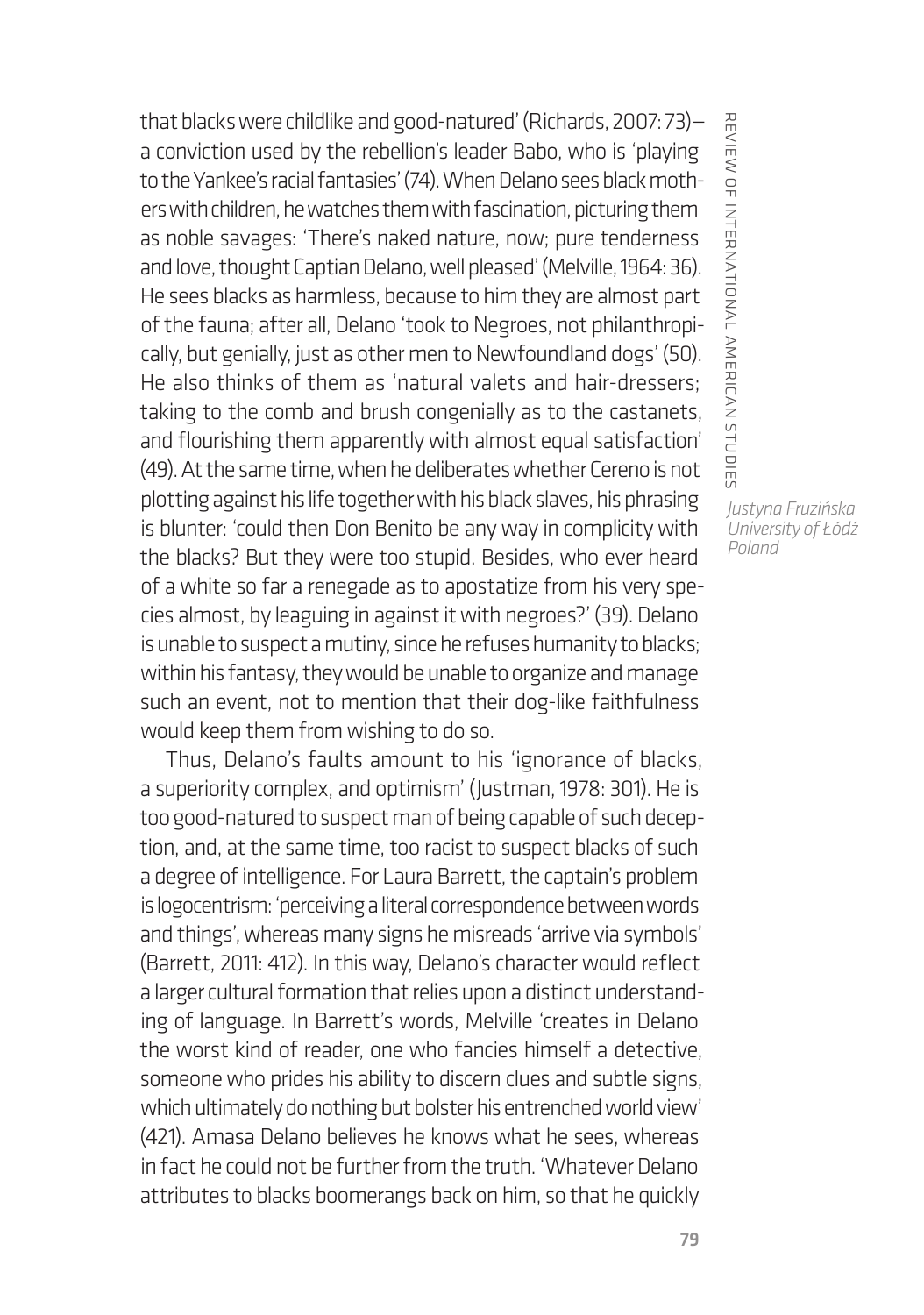resembles the stereotypes that inform his racist ideology' (Richards, 2007: 81): he believes blacks to be good-natured, whereas this very word is used to describe also him; he fancies them similar to faithful Newfoundland dogs, while it is he who resembles one in his simple-minded insistence on the truthfulness of what he sees.

Being unable to understand the real situation on *San Dominick*, Delano is 'dragged into the play, removed from his strictly spectatorial position' and becomes Babo's puppet just like Cereno (80). If Benito Cereno is 'played' by Babo thanks to physical threat, it is truly Delano who integrates with the theatre of the revolting slaves, as he believes the reality of their enactment. Justman sees Delano's position in more pragmatic terms, as an 'agreement to be deceived' (Justman, 1978: 302). He believes that Delano 'shows not innocence but willed ignorance' because believing in the blacks' performance is what guarantees his safety on the ship. However, although the captain's ignorance does indeed work in his favor, it is hard to claim that he is aware of this state of affairs. Rather, the story's poignancy depends on his portrayal as genuinely naïve; a man unaware of evil and thus not allowing for it in the situation he finds himself in. The fact that he is an American, as opposed to the Spaniard Benito Cereno, according to the Romantic belief in America being 'purer' than Europe, only highlights his purity and innocence.

Delano's naivety is shown in the story as synonymous with immaturity. Barrett stresses the fact that the Captain has an extraordinary inclination to fantasy, imagining himself in different surroundings while at sea, which 'mak[es] him a suitable victim for a masquerade' (Barrett, 2011: 422). It also reveals his childlike quality, his being seduced by the playful or fanciful aspect of what he witnesses. The strongest evidence of the Captain's infantilism is his musing when he starts to suspect that Cereno and his slaves might be willing to take his life:

What, I, Amasa Delano—Jack of the Beach, as they called me when a lad— I, Amasa; the same that, duck-satchel in hand, used to paddle along the water-side to the schoolhouse made from the old hulk—I, little Jack of the Beach, that used to go berrying with cousin Nat and the rest; I to be murdered here at the ends of the earth, on board a haunted pirate-ship by a horrible Spaniard? Too nonsensical to think of! Who would murder

*Oceans Apart: In Search of New Wor(l)ds*

rias

vol. 7, spring-summer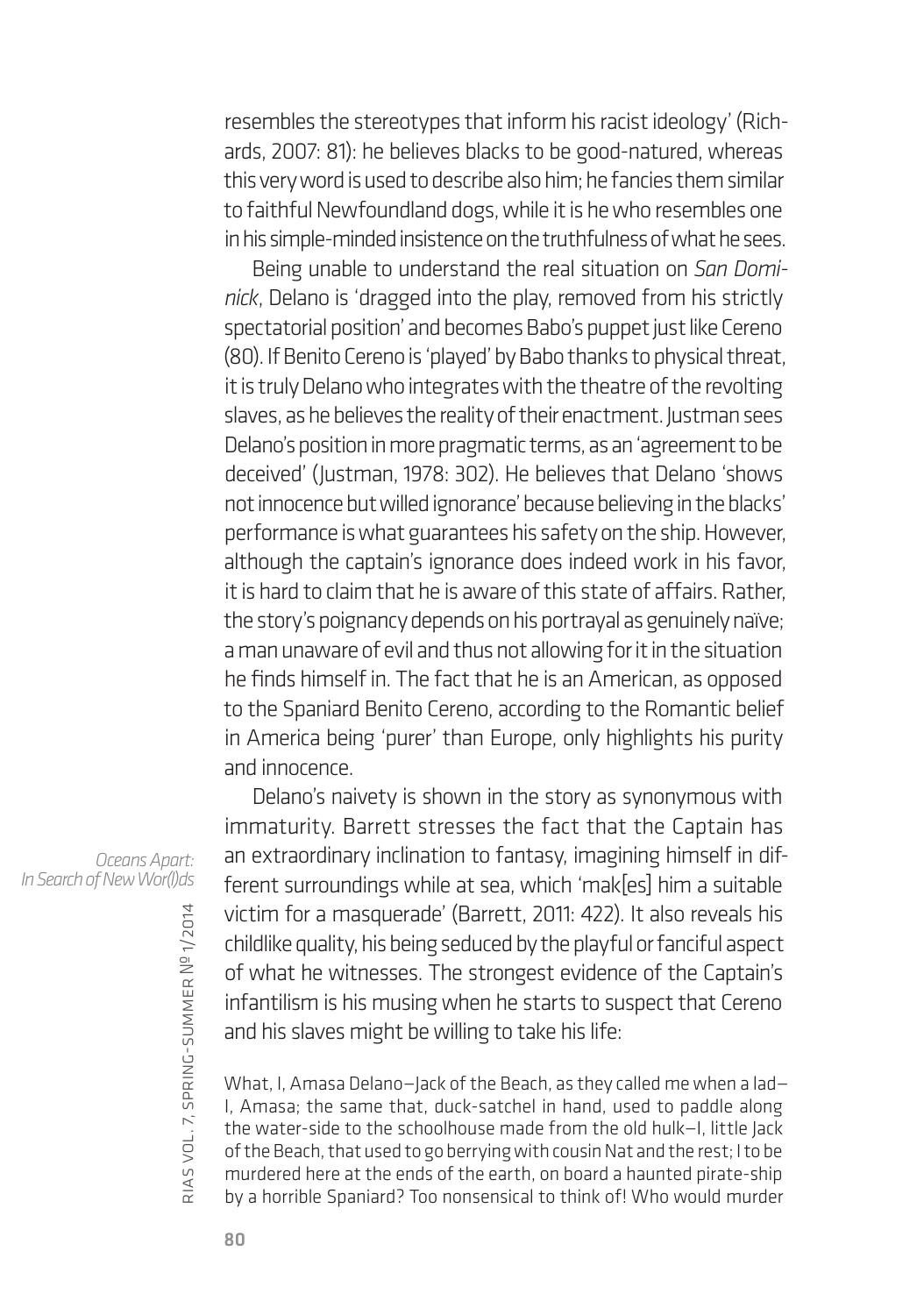Amasa Delano? His conscience is clean. There is some one above. Fie, fie, Jack of the Beach! You are a child indeed. (Melville, 1964: 41)

In this short passage Delano betrays not one but several proofs that show him as a grown-up child. He is indeed still the 'little Jack of the Beach' with whom he identifies; he believes that nothing bad can happen to him, as he is an innocent boy. Moreover, 'His conscience is clean', says Delano revealing his magical thinking typical of children; as he is a good man no harm may come to him. The soliloquy sounds as if the captain was rebuking himself for even admitting an adult thought of possible danger.

Delano does not change even at the end of the story; he is a character for whom there is no maturation taking place. After Benito Cereno is saved, for the rest of his days the Spanish captain is unable to regain his peace of spirit, having witnessed the rebellion, discovered what humans are capable of, and, most importantly, what blacks are capable of when desperate. His view of order and natural hierarchy has been shaken, which makes it impossible for him to continue with his life normally. This, however, does not apply to Delano, who seems not to have understood anything from the Spaniard's ordeal. Delano thinks that the rebellion should remain in the past and that Cereno should enjoy the fact that he is alive. In his naivety he cannot grasp the core of Don Benito's experience.

 Delano shares a lot of characteristics with Melville's another famous childlike sailor, Billy Budd. Called by the crew of his ship 'Baby Budd', Billy is presented as an innocent boy requiring protection against the corrupt world: the other sailors 'do his washing, darn old trousers for him; the carpenter is at odd times making a pretty little chest of drawers for him. Anybody will do anything for Billy Budd; and it's the happy family here' (Melville, 1962: 47). He evokes natural feelings of compassion and care. Even by the end of the story, when he awaits to be executed, he resembles 'a slumbering child in the cradle' (119). It is an innocence of the first man before the Fall, lacking self-consciousness, failing to understand irony, which poses him in one line with faithful Saint Bernard's dogs (Goldman, 2005: 434). Interestingly, in 'Benito Cereno' Captain Delano compares blacks to Newfoundland dogs while it is clear that this comparison applies rather to him; here, Billy's

REVIEW OF INTERNATIONAL AMERICAN STUDIES review of international american studies

*Justyna Fruzińska University of Łódź Poland*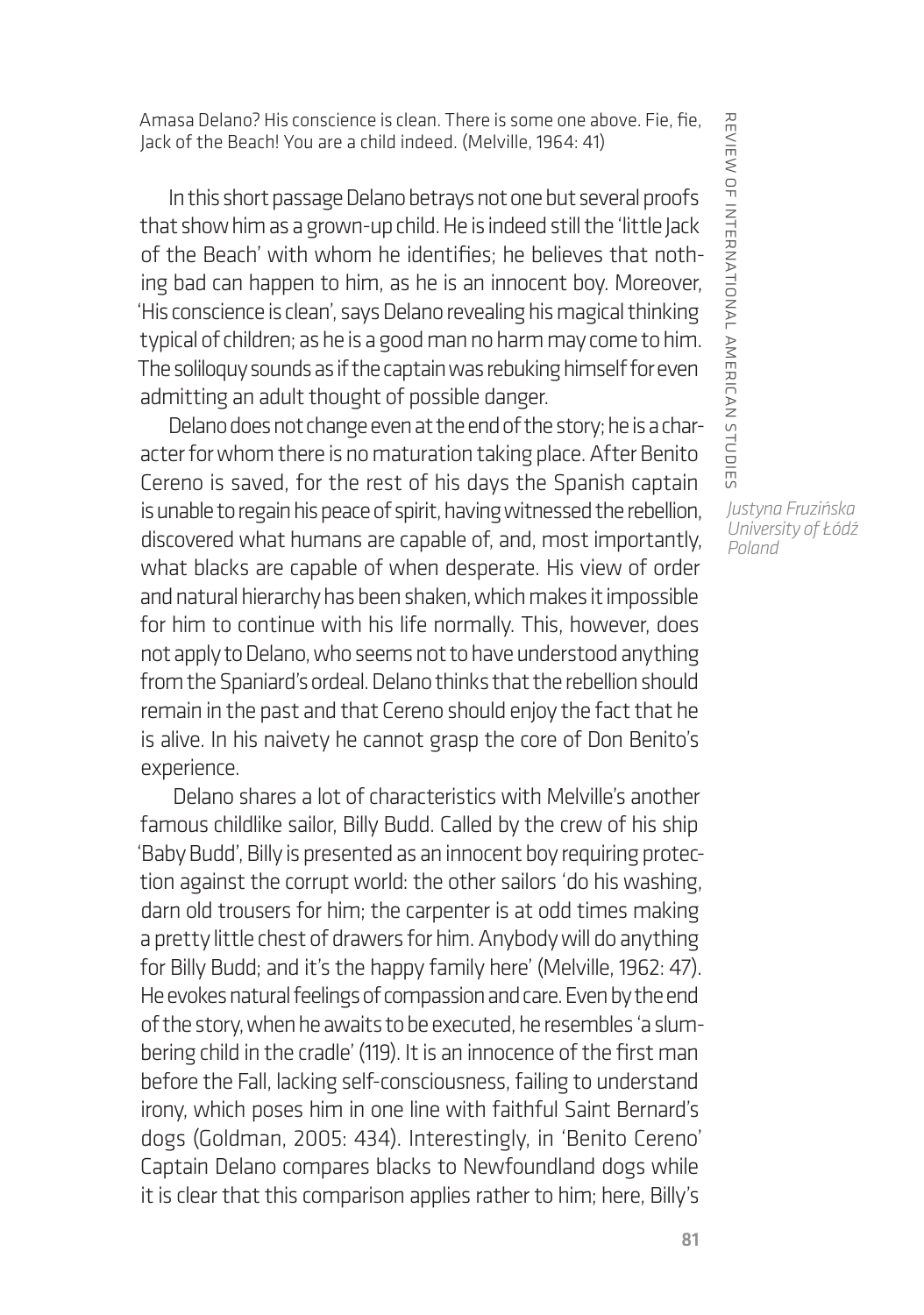naivety is described by similar means. For Richard Chase, Billy lacks the tragic dimension of existence, never becoming a 'fully knowing man' (Chase, 1949: 266). The same can be said of Delano and his inability to understand Benito Cereno's horror of 'the negro' even after he is saved from *San Dominick*.

Both Delano's and Billy Budd's innocence seems to border on ignorance; they are not Romantically elated characters, unspoiled by society and reaching at some transcendental truth. Rather, Melville seems to differ from the mainstream Romantic tendencies, while at the same time being fascinated by those childlike figures. The sea provides escape for those who are not tainted by the understanding of humans' darker side. Also in *Moby Dick*  the sea sets one free from the demands of the land; it frees Ishmael from depression, even though at the same time it conveys a death-like element: a threat of drowning (Hamilton, 1979: 420). In its naturalness and ahistoricity it is a metonymic America (420–421), a space of permanent immaturity, outside social norms and forces. While the optimistic interpretation would be to see the sea as another frontier, allowing men for pursuing self-reliance and undergoing maturation (a version of which is Humphrey Van Weyden's story), it accommodates also individualism gone mad, like in the case of Ahab, or childlike simplicity, as it is with Captain Amasa Delano or Billy Budd. Like the American wilderness, it can be a sphere where maladjusted individuals can escape from the demands of society and refuse to grow up.

*Oceans Apart: In Search of New Wor(l)ds*

rias vol. 7, spring-summer № 1/2014